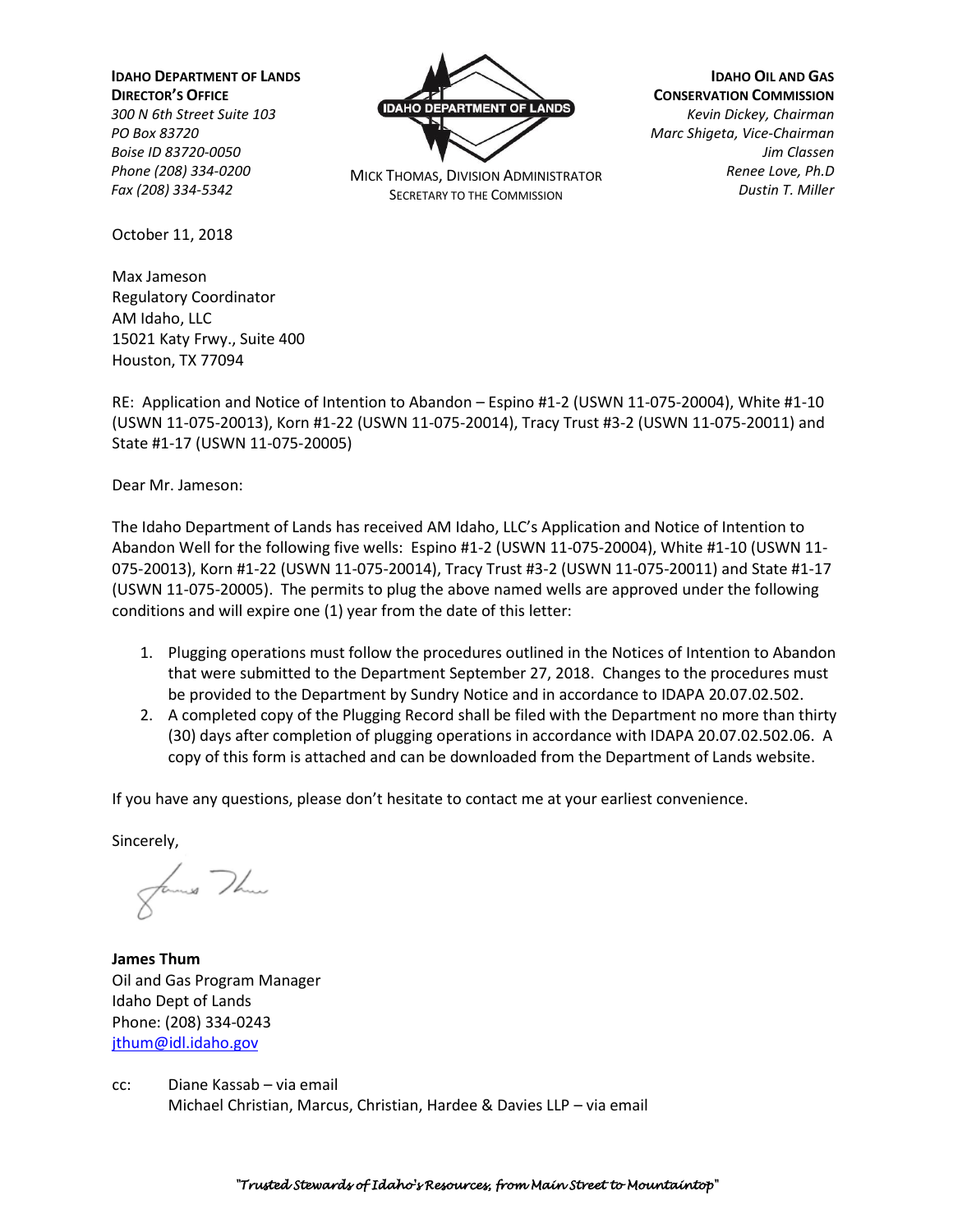

AM IDAHO, LLC 15021 Katy Freeway, Suite 400 Houston, Texas 77094 (281) 530-0991 (281) 530-5278 FAX

DEPT. OF LANDS 2018 OCT -1 AM 10:55 BOISE, IDAHO

September 27, 2018

James Thum Oil & Gas Program Manager **Idaho Department of Lands** 300 N. 6<sup>th</sup> Street, Suite 103 Boise, ID 83702

RE: Notice of Intention to Abandon Well--REVISED Tracy Trust 3-2, API #11-075-20011 in Payette County

Dear Mr. Thum,

This letter is to inform you of Alta Mesa Services, LP intent to permanently plug and abandon the Tracy Trust 3-2 well located in Section 2, Township 7N, Range 4W. Preliminary review determines that this well might not be cost effective for us to build the required infrastructure in order to produce it. Attached is the Wellbore Diagram from November 2010 for your reference.

Following is the procedure that we plan to use for the proposed work:

- 1. This well is natural gas and allows us to pump cement plug from the surface down 2-7/8" tubing and inject into open perforations. Move in cement pump truck and spot 100' cement plug across perforations at 1,586'-1753'.
- 2. Move in electric wireline unit and perforate existing 2-7/8" tubing 1,510'-512' MD.
- 3. Circulate 500' balanced cement plug in 2-7/8" and 5-1/2" from 1,012' to 1,512' MD.
- 4. Cut 2-7/8" @ 500' MD. POOH with 500' of 2-7/8".
- 5. Set 5-1/2" CIBP @ 500' MD.
- 6. Perforate 5-1/2" @ 490' 492' MD.
- 7. Circulate cement down 5-1/2" and up 9-5/8" surface casing filing to surface.
- 8. Cut off wellhead and cap same with metal plate per IDL regulations. Cut off all pipe at 6' below ground level. Weld steel plate on top of pipe. Mark location with at least 4" diameter pipe at least 10' in length, leaving 4' above the ground level. This pipe is to be welded to the surface casing or embedded in cement.
- 9. Restore location per IDL and landowner requirement.
- 10. File final abandonment records with state.

We intend to begin this work as soon as possible, in order to use resources efficiently in completing work on other wells as explained in previous Sundry Notices. Thank you for your consideration of this request. If you should have any further questions, please feel free to contact me at 281-944-0638.

Sincerely Max Jameson Regulatory Coordinator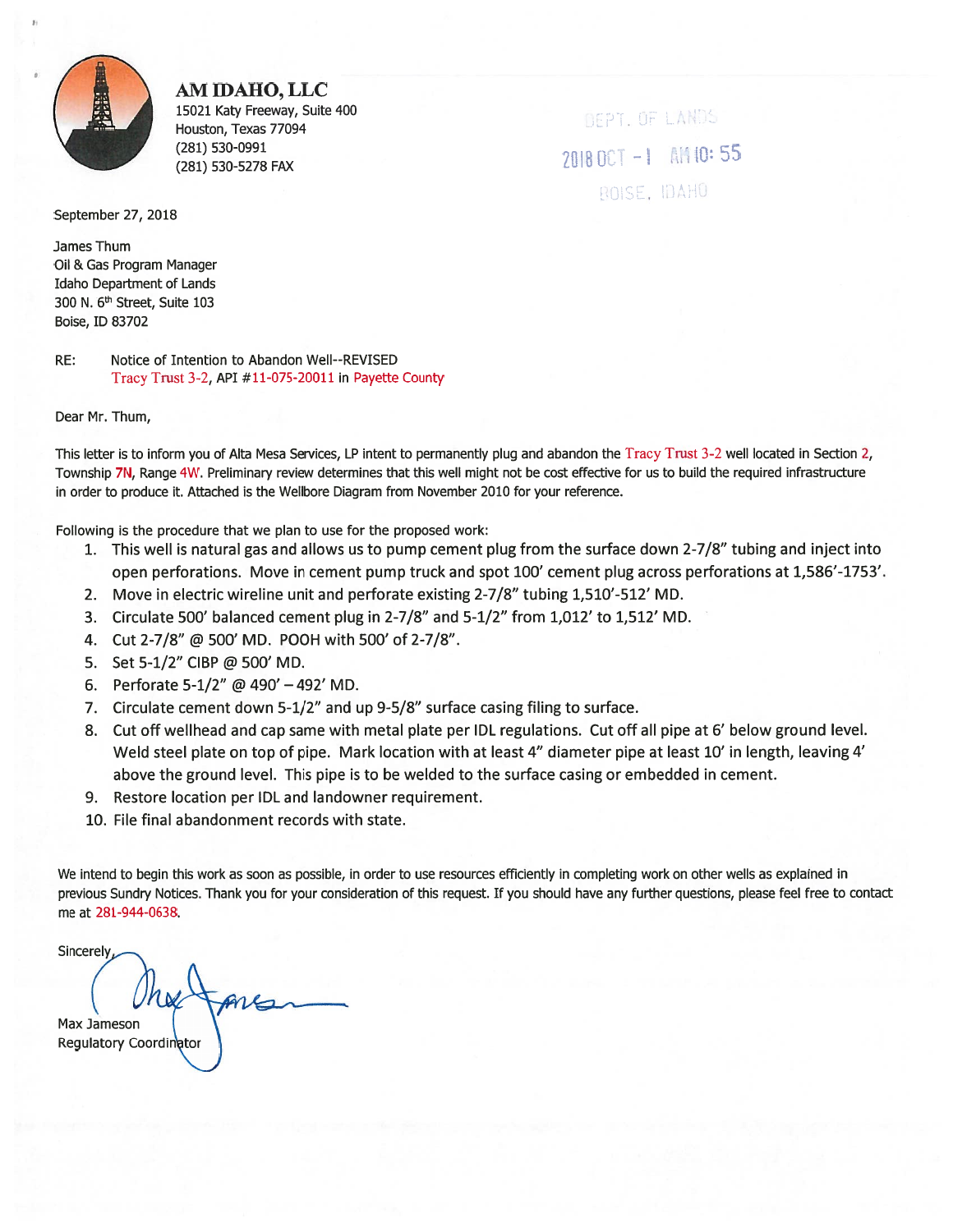